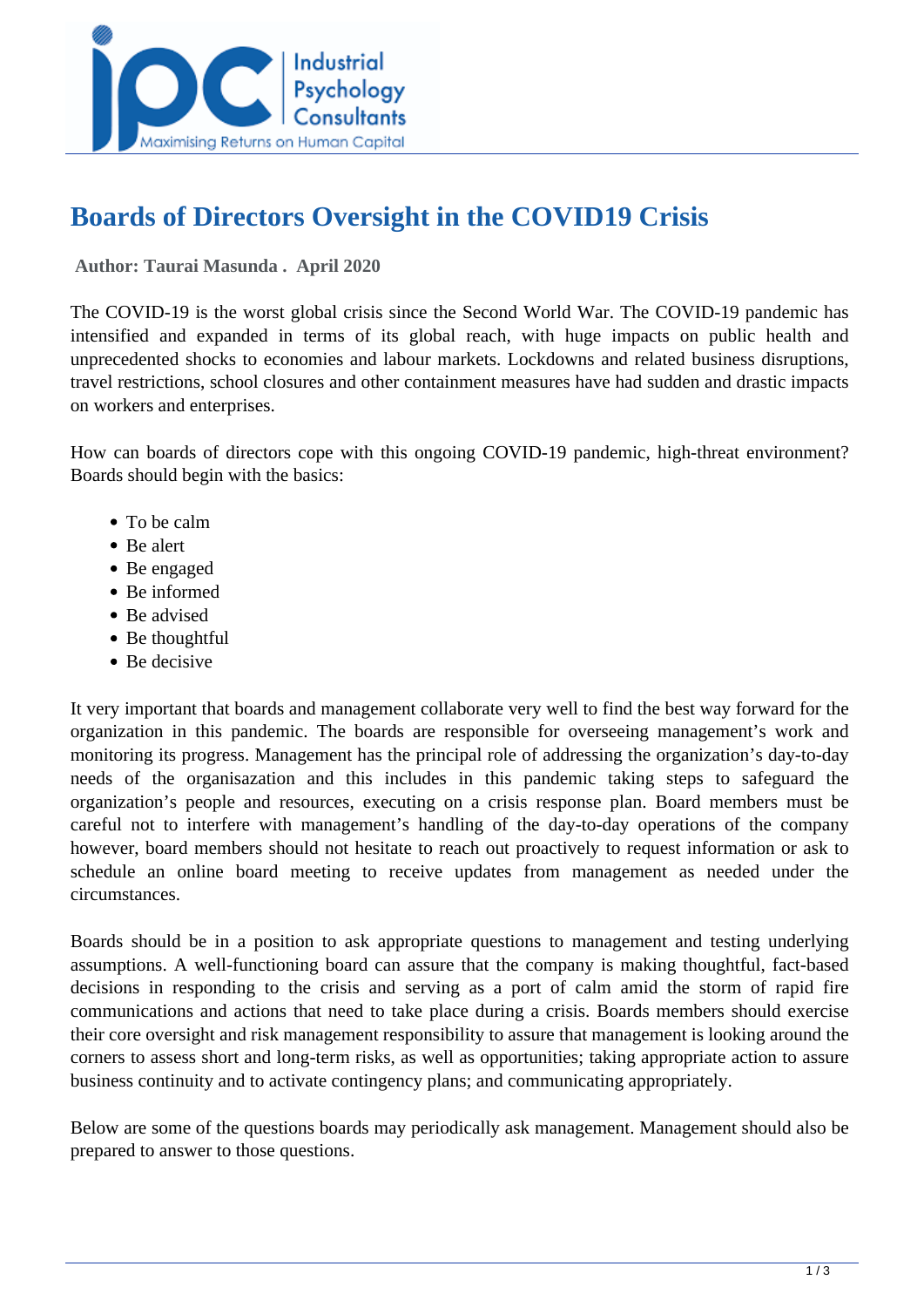

#### 1. **Communication**

How are we communicating messages across all divisions so that we are providing consistent messaging? How are we coordinating the communication of messages? What are our core messages that we are trying to get across? Are we following best practices that is communicating quickly, accurately and candidly about what we know and don't know? Are we providing assurance about what we are doing, and that we are proactively addressing issues, without overcommitting or providing false hope that will lead to damage of credibility?

### 1. **Security**

How are we dealing with security and retention of confidential information with employees and documents in a globally disbursed organization? Do we need outside expertise to assist with this task?

#### 1. **Employees and Facilities**

What is the status of our workforce and facilities? Have we had employees who have reported that they have tested positive? Are we considering layoffs? Are there teams that are working remotely and those that remain at our facilities? What have we done to assure connectivity with our employees? Are we experiencing stresses on the infrastructure support we have put in place, such as IT or videoconferencing capabilities? Are there arrangements we have considered or need to consider to provide IT infrastructure support for employees working remotely or temporary changes regarding overtime and other workforce policies? Do we need to adjust or delay executive compensation decisions to ensure our compensation programs are aligned with the current environment? Do we have contingency plans in place in the event that one or more of our key employees is taken ill? What have we done to assure employees and provide for their well-being? What has been the feedback we have received from employees, and how do we assess and measure whether, where possible, our workforce continues to be engaged and productive?

### 1. **Financial**

What are the short and long-term financial impacts of COVID-19 on our business? What are the most significant factors that affect our forecasts? What is the assessment of our capital resources? Is our balance sheet strong enough to cover the storm? What is the sensitivity analysis around that? Are there lines of credit we can and should draw upon now? If we have vulnerability from a capital resources, what is our plan for dealing with that?

#### 1. **Customers**

What has been the impact of COVID-19 on our relationship with customers? Are we able to continue to perform our contractual obligations to them? Have we communicated with them how we are responding to the crisis and how we are continuing to serve their needs? How have our most significant customers themselves been impacted by this? How are we staying engaged with our customers?

### 1. **Governmental Assistance**